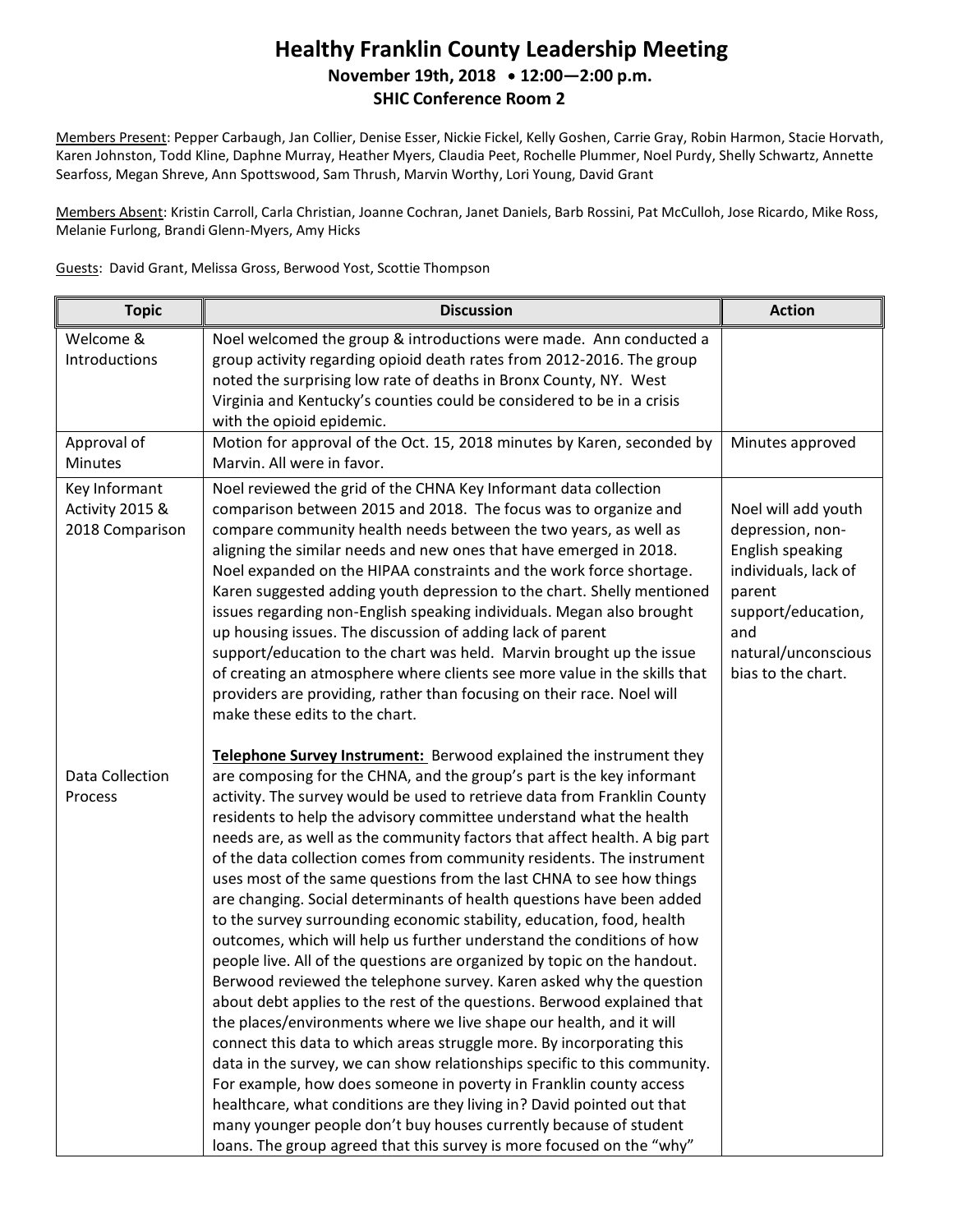## **Healthy Franklin County Leadership Meeting**

**November 19th, 2018 12:00—2:00 p.m.**

**SHIC Conference Room 2**

| <b>Topic</b> | <b>Discussion</b>                                                                                                                                                                                                                                                                                                                                                                                                                                                                                                                                                                                                                                                                                                                                                                                                                                                                                                                                                                                                                                                                                                                                                                                                                                                                                                                                                                                                                                                                                                                                                                                                                                                                                                                                                                                                                                                                                                                                                                                                                                                                                                                                                                                                                                                                                                                                                    | <b>Action</b>                                                                                                      |
|--------------|----------------------------------------------------------------------------------------------------------------------------------------------------------------------------------------------------------------------------------------------------------------------------------------------------------------------------------------------------------------------------------------------------------------------------------------------------------------------------------------------------------------------------------------------------------------------------------------------------------------------------------------------------------------------------------------------------------------------------------------------------------------------------------------------------------------------------------------------------------------------------------------------------------------------------------------------------------------------------------------------------------------------------------------------------------------------------------------------------------------------------------------------------------------------------------------------------------------------------------------------------------------------------------------------------------------------------------------------------------------------------------------------------------------------------------------------------------------------------------------------------------------------------------------------------------------------------------------------------------------------------------------------------------------------------------------------------------------------------------------------------------------------------------------------------------------------------------------------------------------------------------------------------------------------------------------------------------------------------------------------------------------------------------------------------------------------------------------------------------------------------------------------------------------------------------------------------------------------------------------------------------------------------------------------------------------------------------------------------------------------|--------------------------------------------------------------------------------------------------------------------|
|              | for people who aren't able to do certain things in the community. Karen<br>stressed that she feels that if someone is taking this survey over the<br>phone, it will take time for the person to figure out what debt they have.<br>Berwood explained that it's important to use this data to help develop<br>programs for those that need assistance. Sam mentioned that the<br>partners can take the information back and use it in their respective<br>organizations and this group has the ability to bring this information to<br>Congress to take action regarding something at the policy-level. Sam<br>also asked if individuals would be receiving an incentive for taking this<br>survey. Berwood said this could be considered however incentives were<br>not used in 2015. 500 interviews is the goal for this survey however. The<br>questions in the packet are not in the order they will be asked to the<br>community. Berwood encouraged members to review the questions and<br>the direction they are taking; if something doesn't belong or is missing,<br>let them know. This is a more modern approach to gathering data;<br>nobody else is using the social determinants of health yet for their<br>communities. He mentioned it takes about 22 minutes to take the<br>survey. The issue with people not taking the survey isn't refusals, it's<br>reaching people to do the survey. Berwood explained their strategy of<br>address-based sampling, which reaches across all members of the<br>community, and then attempting to attach phone numbers to the<br>addresses. They then compare responses to what is already known of<br>the census of the population to make sure everything matches up. The<br>last survey wasn't translated but it can be this year. Ann noted that<br>there was a Spanish survey was done in the 2012 CHNA. Rochelle asked<br>about possibly re-wording or expanding on the discrimination questions<br>so people don't hang up. Berwood will do pre-testing so that this isn't a<br>problem. He mentioned it could be possible to do follow up face-to-face<br>interviews. Ann mentioned that Jose Ricardo did a Spanish speaking<br>focus group for the CHNA as well in previous years. Ann asked that<br>everyone provide feedback regarding the survey to her by Friday, Nov.<br>30 <sup>th</sup> at noon. | The group will look<br>over the questions<br>over the next 10<br>days and give<br>feedback to Ann by<br>Nov. 30th. |
|              | Key Informant Interviews: Noel started the discussion of possible<br>additional key informants that should be represented in the CHNA. She<br>said Mike Ross would be a good contact to reach businesses and<br>employers in the community. Karen believes employers would be a great<br>group to conduct focus groups with. Shelly suggested addressing parents<br>and receiving their input.                                                                                                                                                                                                                                                                                                                                                                                                                                                                                                                                                                                                                                                                                                                                                                                                                                                                                                                                                                                                                                                                                                                                                                                                                                                                                                                                                                                                                                                                                                                                                                                                                                                                                                                                                                                                                                                                                                                                                                       |                                                                                                                    |
|              | Focus Groups: Noel shared that they have been using the CHNA to<br>identify stakeholder groups. She reviewed the survey done with veterans<br>at Veterans Expo in November, and how they are doing focus groups<br>with guidance counselors. Nickie mentioned that they have done focus<br>groups with the school nurses as well. Megan mentioned a focus group<br>which will help identify who landlords will rent property to. The Point<br>and Time survey in January has no updates as far as when it will take                                                                                                                                                                                                                                                                                                                                                                                                                                                                                                                                                                                                                                                                                                                                                                                                                                                                                                                                                                                                                                                                                                                                                                                                                                                                                                                                                                                                                                                                                                                                                                                                                                                                                                                                                                                                                                                  |                                                                                                                    |